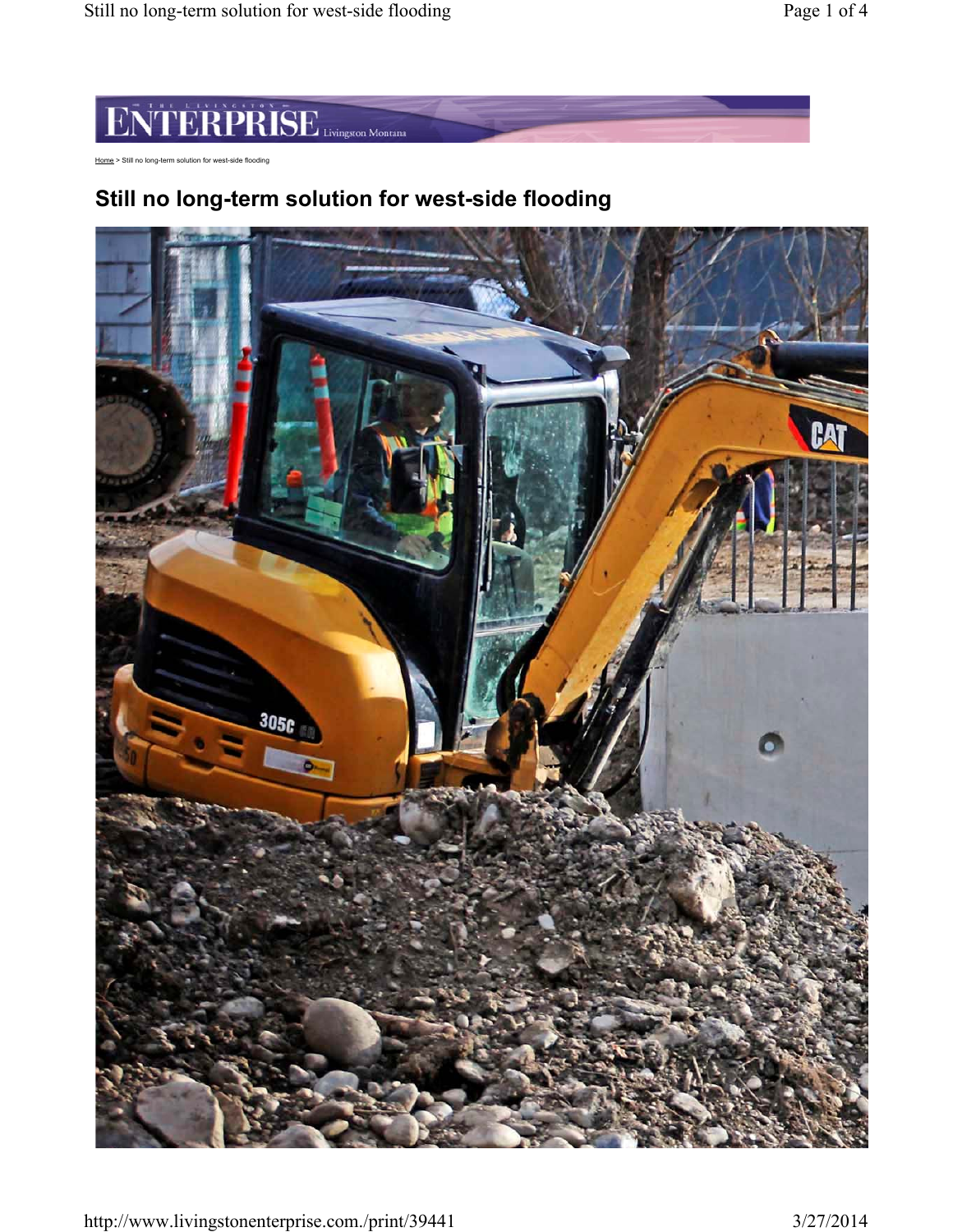

Enterprise photo by Shawn Raecke

Brandon Bailey, with Sime Construction, drives a mini-excavator and moves dirt in Fleshman Creek near the new South E Street culvert as part of the creek restoration project, Friday.

#### **By** Natalie Storey - Enterprise Staff Writer

Park County and city of Livingston officials have known about flooding risks along Fleshman Creek on the west side of Livingston at least since 2008, but the cost of coping with the issues and conflicts between city and county government kept a long-term solution from being reached.

In 2008 the environmental engineering firm Oasis, which was bought by Environmental Resources Management in 2011, developed a Fleshman Creek Comprehensive Management Plan at the request of county commissioners and grant writers. The plan was paid for by grant funds obtained in 2007 through a Montana Department of Natural Resources and Conservation grant program to cope with flooding issues. The 100-page document outlines the history of flooding along Fleshman Creek and makes recommendations about what to do about it.

The impetus to cope with flooding along Fleshman Creek came from the U.S. Army Corps of Engineers, which provided the county and the city with recommendations to address the risks, the plan says.

"Several detailed hydrologic studies for Fleshman Creek were completed between 1995 and 2005, all of which concluded that the flood risk on Fleshman Creek is a matter of great concern," the plan says. (View the Comprehensive Management Plan. [3])

## **The Fleshman Creek project**

To deal with flooding and water quality issues, county commissioners asked grant writers to seek funds for the Fleshman Creek project. The Federal Emergency Management Agency granted the county \$2.28 million in 2009. County funding and grant funds from three other agencies made up the difference of the \$3.2 million project. The final plans for the project didn't include the whole area Oasis identified as a flood risk.

Fleshman Creek, a tributary of the Yellowstone River, begins west of Livingston in the Bangtail Mountains. The Fleshman Creek Comprehensive Management Plan studied the 2.7 miles of the creek that are closest to Livingston, starting from 12th Street, and divided it into two reaches.



Oasis called Reach One the section that stretches from where the creek enters Livingston at Park and 12th streets to the confluence of the Yellowstone River and the Sacajawea Lagoon. The section that runs from the lagoon to the Yellowstone River was identified as Reach Two. Reach Two was once a Yellowstone River channel, according to Park County Historian Jerry Brekke.

The county nearly lost the grant from FEMA in 2011 as county commissioners questioned the cost and validity of the project, The Enterprise reported at the time.

The current project restores the stream and does flood mitigation work along the stretch from South Second to South M Street. It doesn't include Reach One of the creek, which flooded last week.

Reach One runs under many streets on the west side of Livingston, including 12th Street near Town and Country Foods, 11th and Geyser, 10th and Crawford. Reach One also crosses Ninth Street and Cambridge Street.

Flooding on the north side of Livingston, which caused the most damage to property in the city last week, was not related to Fleshman Creek.

City Manager Ed Meece said he had heard of no damage to property from Fleshman Creek flooding as of late Tuesday afternoon.

The plan notes that while several floods along the Yellowstone River likely also involved Fleshman Creek, three major floods specific to Fleshman Creek occurred in Livingston's past.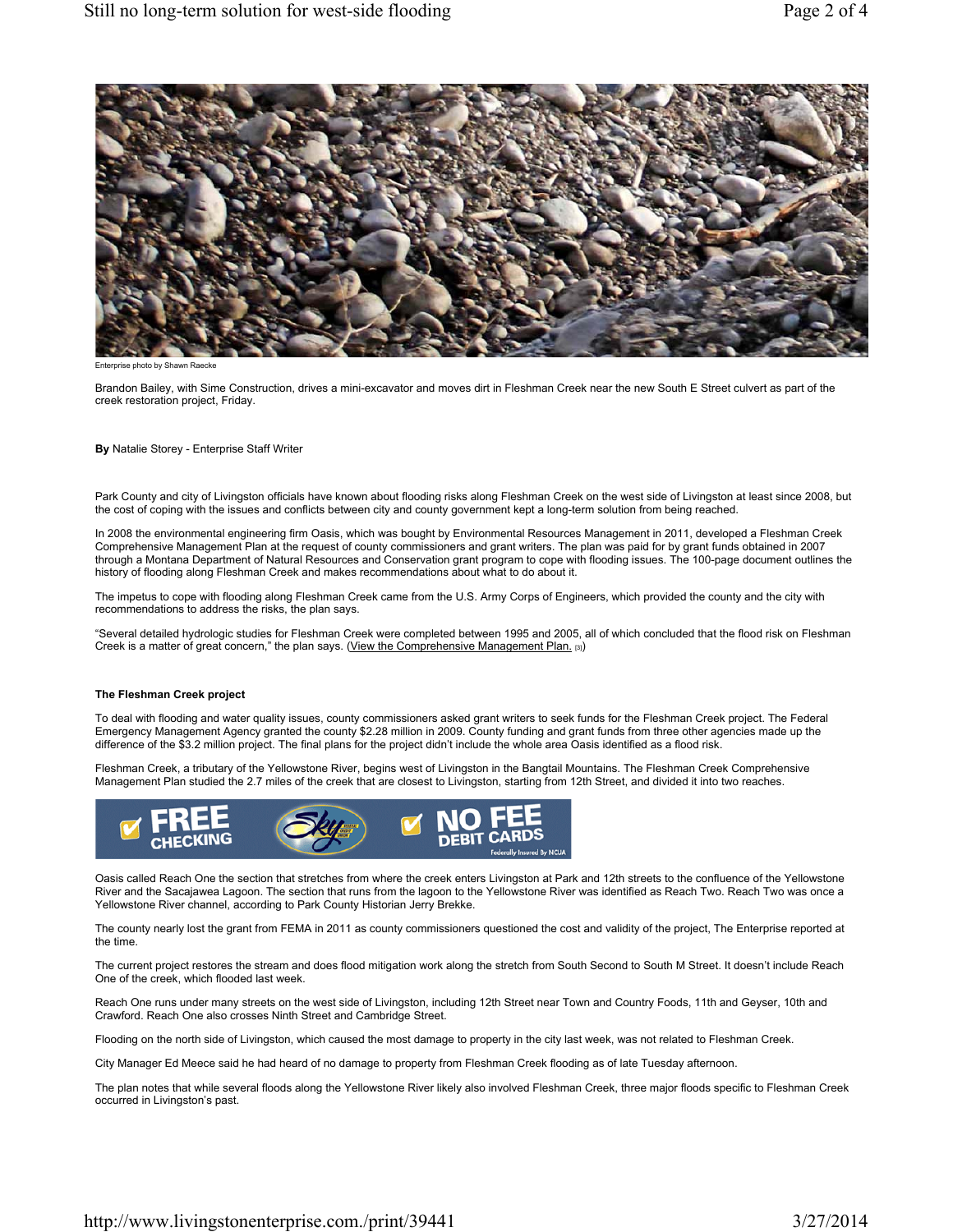In June 1937, heavy rains in the upstream drainage area caused the creek to overtop its banks and flood the Northern Pacific Railway tracks, the plan says. Flood damage in 1937 was estimated at \$80,000. According to the government's Consumer Price Index calculator, that amount would equal \$1.3 million today.

In June 1950, Fleshman Creek flooding from heavy rains covered nine city blocks. Damages from that flood were estimated at \$60,000 in 1950 or \$582,000 in today's dollars. Fleshman Creek flooded again in May of 1951 after snowpack melted rapidly. Damage was estimated at \$60,000 in 1951 or \$539,800 today.

#### **Expenses**

The OASIS plan laid out several options for coping with flooding risks and restoring Fleshman Creek. The first goal listed in the plan is to "mitigate risks to property and life associated with flooding hazards."

Previous ideas to achieve this included construction of a reservoir on Fleshman Creek upstream of Livingston, construction of an earth or concrete-lined channel through Livingston that would require the removal of many homes, placing levees along the creek channel, or diverting the creek into Billman Creek. The plan says all of these options were not economically feasible.

The plan considered several additional options, including taking no action, flood conveyance improvements along Reach One; stream restoration and minimizing annual flooding risk along Reach Two; and stream restoration, minimizing annual flooding risk and increasing conveyance along Reach Two.

Flood conveyance improvements along Reach One was estimated to cost \$5.6 million. The plan says these improvements would "mitigate damage from high probability flood events and decrease the potential of debris blockages. This alternative includes a number of preemptive measures to alleviate annual (localized) flood risks and increases flood relief during a major flooding event." Replacing culverts was included in the price tag. The plan also notes that residential structures would "most likely" have to be acquired by the city or the county.

Restoring the stream and water quality and minimizing flood risks on Reach One wasn't evaluated by Oasis "due to extensive constraints due to urbanization," the plan says.

The report also notes, "A 2005 study by the multihazard mitigation council found that every dollar spent on mitigation today saves the nation about four dollars in future recovery costs."

## **Questions about the project**

After the Oasis study in 2008, the project was revised several times, and the project was held up when county commissioners did not issue requests for bids or submit other paperwork. In May 2011, the commissioners finally determined work would be completed on the section of the creek between South Second and South M Streets. Reach One and the portion that runs near the Livingston City Pool were excluded.

Marty Malone was elected to the county commission in 2008, replacing Larry Lahren, a commissioner who had worked extensively on the Fleshman Creek project. The county had already applied for and received the FEMA grant by the time Malone took office, but once he became commissioner, he started asking questions about how much it cost and whether all the work was necessary.

Malone questioned the need to spend tens of thousands of dollars replacing culverts that "have worked for the past 100 years," the Enterprise reported in 2011.

During county commission meetings in 2011, Kent Atwood, Montana's hazard mitigation officer, began to warn commissioners that if they didn't start work on the project soon, they would lose the federal grant money, according to commission meeting minutes.

Jim Durgan made motions to move forward with the planning for the project, including one in August 2011 to submit a request for bids from contractors, but they weren't supported by commissioners Malone or Randy Taylor. In commission meeting minutes, Durgan repeatedly expresses concern the public would lose more than \$2 million if the commission kept dragging its feet. He said he and other commissioners had been made well aware of flooding issues along Fleshman Creek.

Durgan said it took the commission nearly two years to come to a decision to move forward with the project after the grant funds were issued to Park County. "It was long and tedious, and it was excruciatingly frustrating at times," he said.

Malone said questioning the project was part of his job as an elected official, to make sure the project met specifications and was done in the best possible way.

"We didn't spend time and money dragging our feet," Malone said. "We spent time making it better. I think it's a much better project than the way it was originally designed."

Malone said he eventually had a change of heart about the project because improving more of the city's sewer infrastructure was included. He said the original project was put together too quickly, but added he's happy with the work now.

"We are going to have a nice little waterway," he said.

The cost of completing both reaches of the creek was prohibitive, Durgan said.

Lacking support from the county commission and the city made the task of working on Reach One almost impossible, he said.

"We just couldn't do everything, and particularly everything from the 12th Street culvert on down through all that residential district," he said. "We just didn't have the ability

Malone said working on Reach One was not feasible because it runs under and through the yards of so many people's homes.

#### **Whose responsibility?**

Under state law, counties have responsibility to maintain all bridges and stream crossings. The Montana Supreme Court extended that responsibility to culverts, according to Shannan Piccolo, Park County's civil deputy attorney.